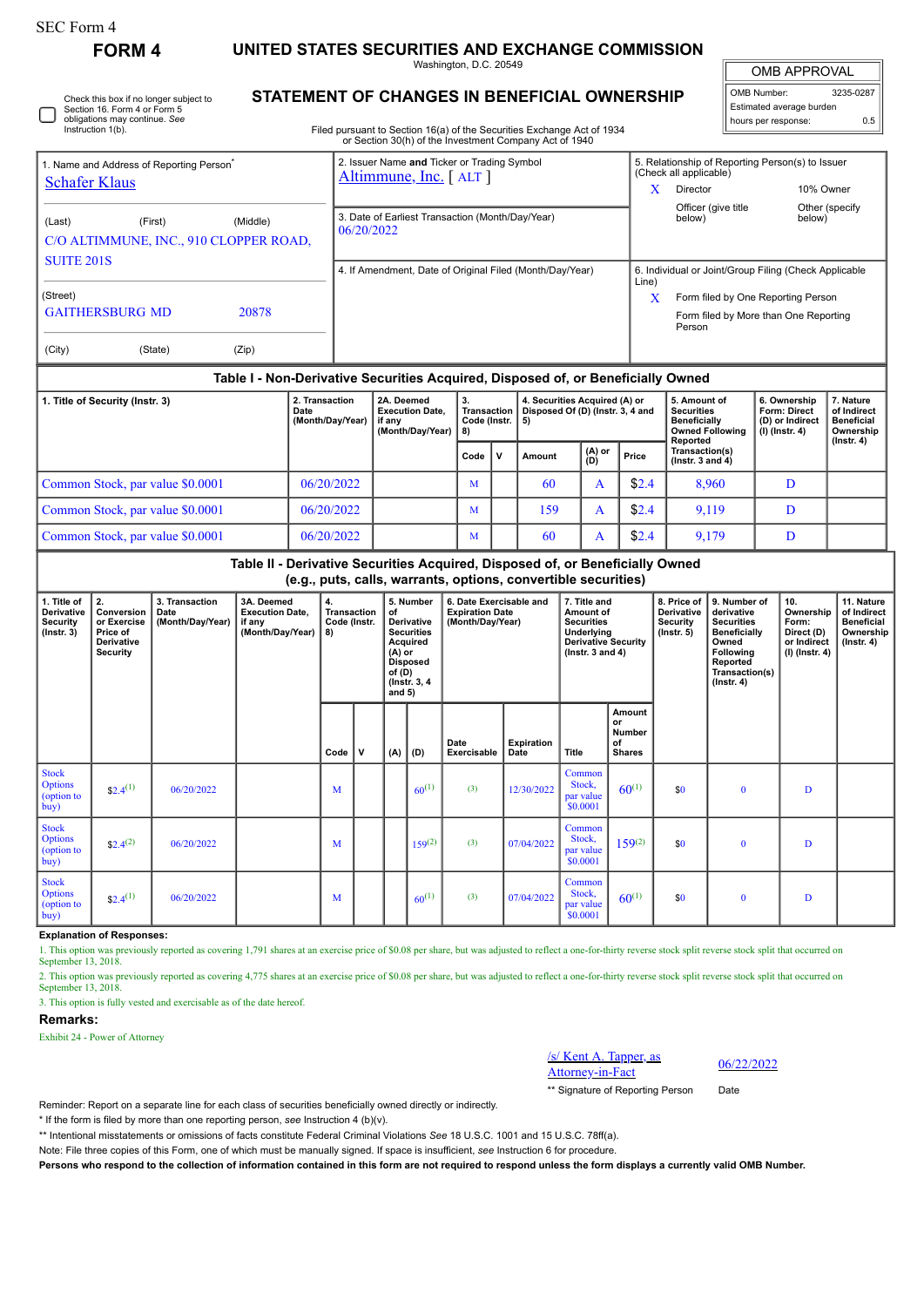## **POWER OF ATTORNEY**

Know all by these presents, that the undersigned hereby constitutes and appoints each of William Brown, Kent Tapper and Siavosh Salimi, signing singly, the undersigned's true and lawful attorney-in-fact to:

- (1) execute for and on behalf of the undersigned, in the undersigned's capacity as an officer and/or director of Altimmune, Inc. (the "**Company**"), (i) Form ID, including any attached documents, to effect the assignment of codes to the undersigned to be used in the transmission of information to the United States Securities and Exchange Commission using the EDGAR System, (ii) Forms 3, 4 and 5, (iii) Schedule 13D, (iv) Schedule 13G and (v) amendments of each thereof, in accordance with Section 16(a) of the Securities Exchange Act of 1934, as amended, and the rules thereunder;
- (2) do and perform any and all acts for and on behalf of the undersigned which may be necessary or desirable to complete and execute any such Form 3, 4 or 5, Schedule 13D. Schedule 13G or any amendments thereto and timely file such form with the United States Securities and Exchange Commission and any stock exchange or similar authority; and
- (3) take any other action of any type whatsoever in connection with the foregoing which, in the opinion of such attorney-in-fact, may be of benefit to, in the best interest of, or legally required by, the undersigned, it being understood that the documents executed by such attorneyin-fact on behalf of the undersigned pursuant to this Power of Attorney shall be in such form and shall contain such terms and conditions as such attorney-in-fact may approve in such attorney-in-fact's discretion.

The undersigned hereby grants to each such attorney-in-fact full power and authority to do and perform any and every act and thing whatsoever requisite, necessary, or proper to be done in the exercise of any of the rights and powers herein granted, as fully to all intents and purposes as the undersigned might or could do if personally present, with full power of substitution or revocation, hereby ratifying and confirming all that such attorney-in-fact, or such attorney-in-fact's substitute or substitutes, shall lawfully do or cause to be done by virtue of this Power of Attorney and the rights and powers herein granted. The undersigned acknowledges that the foregoing attorneys-in-fact, in serving in such capacity at the request of the undersigned, are not assuming, nor is the Company assuming, any of the undersigned's responsibilities to comply with Section 16 or Regulation 13D-G of the Securities Exchange Act of 1934, as amended. The undersigned hereby agrees to indemnify the attorney-in-fact and the Company from and against any demand, damage, loss, cost or expense arising from any false or misleading information provided by the undersigned to the attorney-in-fact.

This Power of Attorney shall remain in full force and effect until the undersigned is no longer required to file Forms 3, 4 and 5 with respect to the undersigned's holdings of and transactions in securities issued by the Company, unless earlier revoked by the undersigned in a signed writing delivered to the foregoing attorneys-in-fact. This Power of Attorney may be filed with the United States Securities and Exchange Commission as a confirming statement of the authority granted herein. This Power of Attorney supersedes any prior power of attorney in connection with the undersigned's capacity as an officer and/or director of the Company. This Power of Attorney shall expire as to any individual attorney-in-fact if such attorney-in-fact ceases to be an executive officer of the Company.